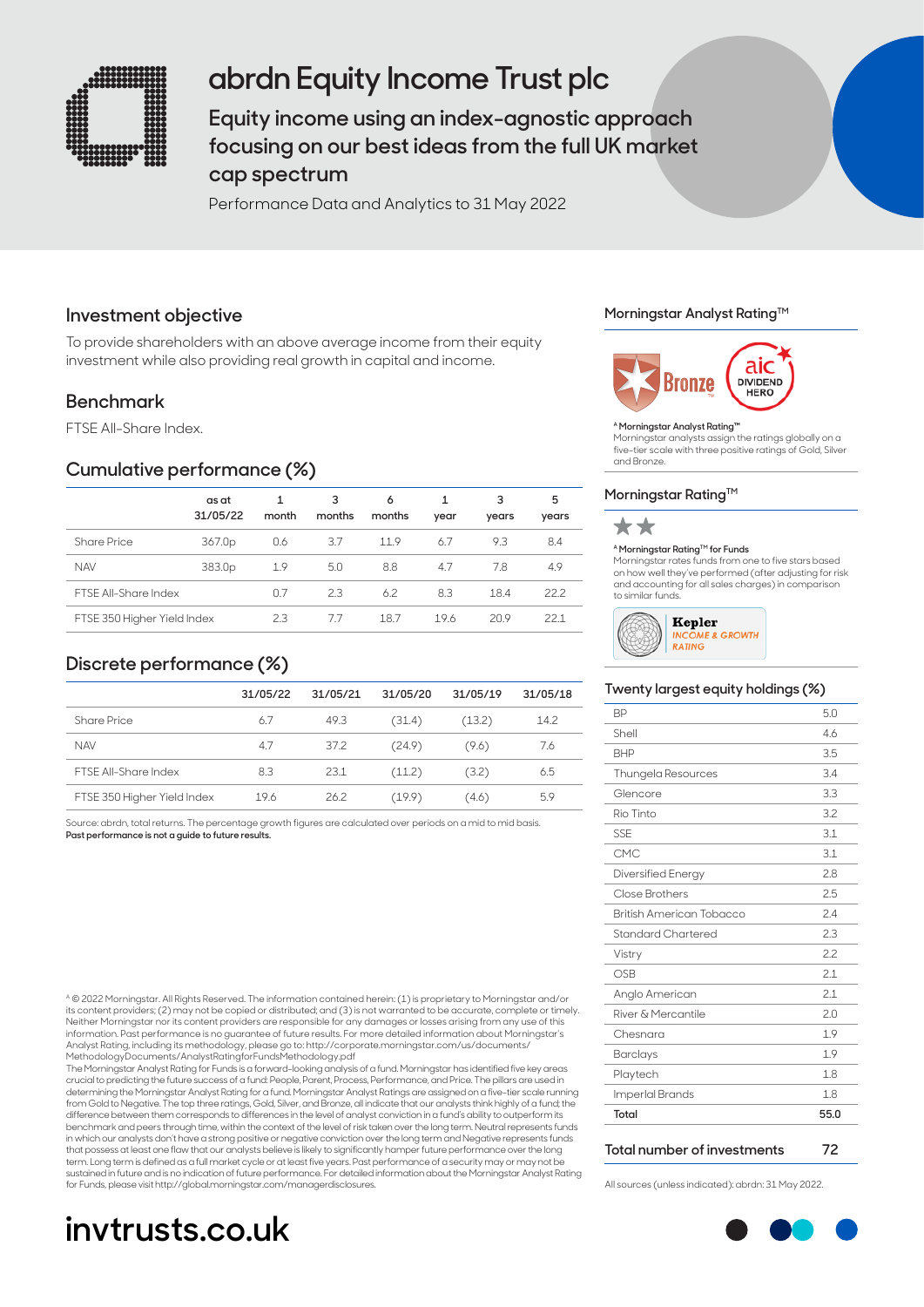

## **1 year Premium/(Discount) Chart (%)**

### **Ten largest positions relative to the benchmark (%)**

|                           |           |                          | $\overline{\phantom{a}}$ |  |
|---------------------------|-----------|--------------------------|--------------------------|--|
| Overweight Stocks         | Portfolio | <b>Benchmark</b>         | Relative                 |  |
| <b>BHP</b>                | 3.5       |                          | 3.5                      |  |
| Thungela Resources        | 3.4       | $\overline{\phantom{0}}$ | 3.4                      |  |
| <b>CMC</b>                | 3.1       | 0.0                      | 3.1                      |  |
| <b>Diversified Energy</b> | 2.8       | 0.0                      | 2.8                      |  |
| Close Brothers            | 2.5       | 0.1                      | 2.4                      |  |
| <b>SSE</b>                | 3.1       | 0.8                      | 2.3                      |  |
| Vistry                    | 2.2       | 0.1                      | 2.1                      |  |
| <b>OSB</b>                | 2.1       | 0.1                      | 2.0                      |  |
| River & Mercantile        | 2.0       | 0.0                      | 2.0                      |  |
| Chesnara                  | 1.9       | 0.0                      | 1.9                      |  |
|                           |           |                          |                          |  |

## **Fund managers' report**

#### **Market review**

UK stocks fell sharply in the first week of May, following the Bank of England's (BoE) warning on the risk of recession in 2023, with BoE Governor Andrew Bailey stating that the central bank expects a "very sharp slowdown in activity". High inflation prints, ongoing supply-chain issues amid China's strict 'zero-Covid' policy and a second interest-rate hike from the US Federal Reserve pressured equities more generally, with investors fearful that central bank action could push the US and other economies into recession. However, UK stocks rallied towards the end of the month to post a marginal gain, as investors reacted positively to strong earnings from the retail sector. Chancellor Rishi Sunak also announced a £15 billion support package to help households alleviate the cost-of-living crisis. All UK households will receive a £400 energy grant, while low-income households will receive a £650 payment.

The FTSE All-Share Index generated a total return of 0.7%, but the picture is more mixed below this headline figure. Most of the positive performance came from the FTSE 100 Index, which returned 1.1%, as energy and commodity-related companies continued to outperform, whereas the FTSE 250 and FTSE Small-Cap indices fell by 1.1% and -2.1%, respectively.

The BoE hiked interest rates from 0.75% to 1% in May, its highest level for over a decade. The UK's consumer price index surged to 9% in April, a 40-year high, driven by rising electricity and fuel costs. Meanwhile, according to a leading indicator, consumer confidence fell to its lowest level since 2008. Employment data was strong with Britain's jobless rate hitting a 48-year low in the first quarter of 2022.

#### **Performance**

The portfolio outperformed in May, delivering a net asset value total return of 1.9%, compared with a total return of 0.7% for the FTSE All-Share Index.

#### **Fund managers' report continues overleaf**

**abrdn Equity Income Trust plc**



#### **Sector allocation (%)**

| Telecommunications<br>Cash | 3.3<br>1.9<br>1.2<br>ΩO |
|----------------------------|-------------------------|
|                            |                         |
|                            |                         |
| <b>Health Care</b>         |                         |
| <b>Real Estate</b>         |                         |
| Utilities                  | 5.3                     |
| Consumer Staples           | 5.6                     |
| Consumer Discretionary     | 10.3                    |
| Industrials                | 10.5                    |
| <b>Basic Materials</b>     | 13.3                    |
| Energy                     | 17.1                    |
| Financials                 | 31.5                    |

#### **Composition by market capitalisation (Ex Cash) (%)**

| Total           | 100.0 |
|-----------------|-------|
| Other           | 18.5  |
| <b>FTSF AIM</b> | 5.7   |
| <b>FTSF 250</b> | 290   |
| <b>FTSF 100</b> | 46.8  |
|                 |       |

#### **Key information Calendar**

| Launch Date               | 14 Nov 1991                           |
|---------------------------|---------------------------------------|
| Accounts Published        | December                              |
| Annual General<br>Meeting | February                              |
| Dividends Paid            | March, June,<br>September,<br>January |

#### **Trust information**

| Fund Manager                                   | <b>Thomas Moore</b>               |
|------------------------------------------------|-----------------------------------|
| Gross Assets                                   | £208.9million                     |
| Borrowing                                      | $£250$ million                    |
| Yield (Net)                                    | 5.9%                              |
| Current Annual<br>Dividend Rate<br>(Per Share) | 21.8p                             |
| Market Capitalisation                          | $$176.3$ million                  |
| Discount<br>12 Month High<br>12 Month Low      | (4.4)%<br>$(0.6)$ %<br>$(11.3)\%$ |
| Current Equity Net<br>Gearing                  | 13.6%                             |
| Potential Gearing                              | (5%) to 25%                       |
|                                                |                                   |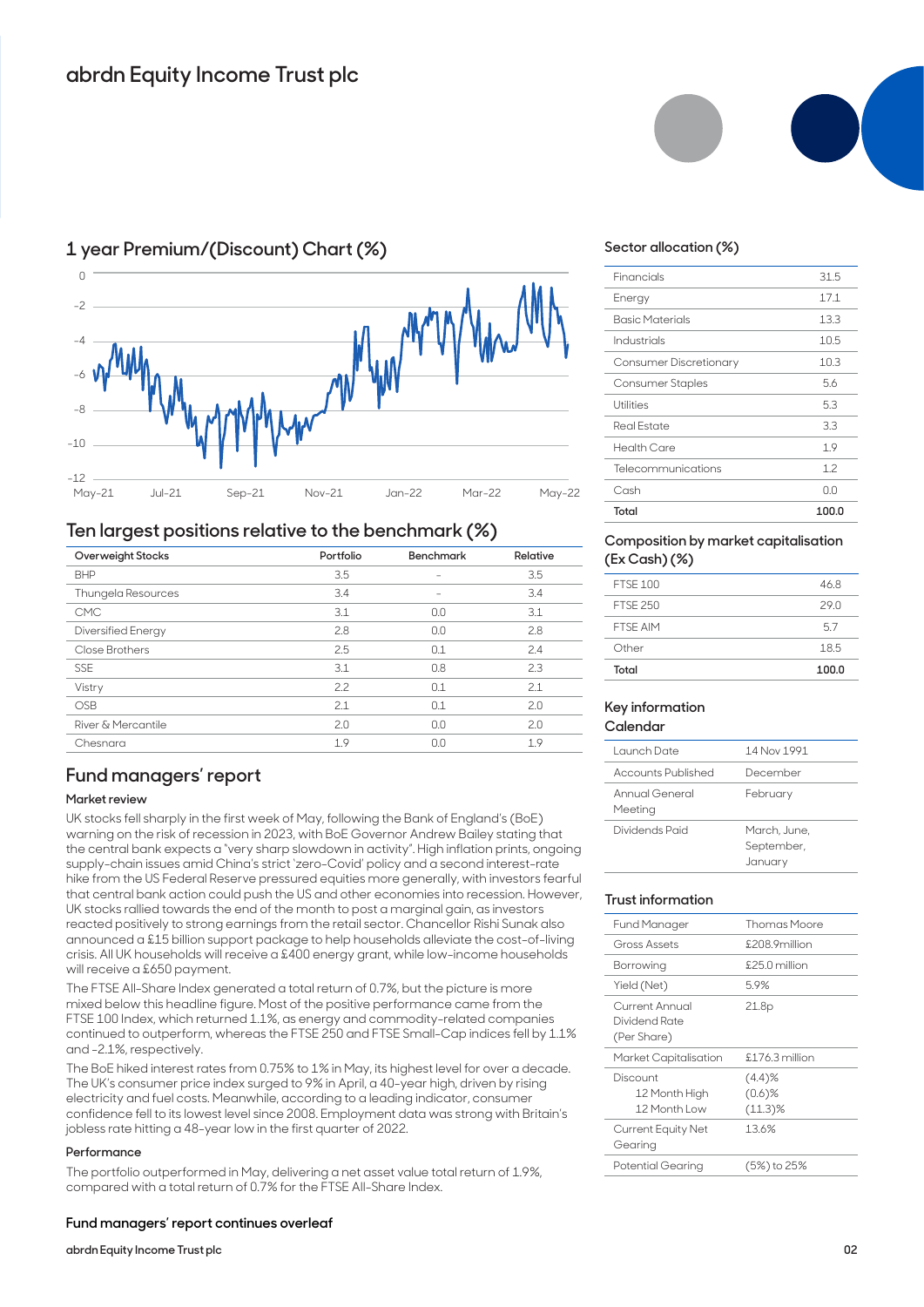## **Fund managers' report - continued**

The portfolio benefited from holding utility stock ContourGlobal, which received a bid at a 36% premium to the closing share price. We felt that the quality of the company was not being fully recognised by investors, despite its healthy yield and record of consistent dividend growth. Given the recent market volatility, we see potential for other underappreciated stocks to attract interest from corporate bidders. CMC Markets also continued to contribute positively following an encouraging trading update. We have been adding to this position in recent months as we believed the improving outlook was not being adequately reflected in the share price.

Conversely, the holding in diversified financial company Randall & Quilter detracted from performance as the proposed bid by one of its major shareholders, Brickell, narrowly failed to secure sufficient support in a shareholder vote. The legacy division will now require a capital raise following a review of its liabilities. However, on a more positive note, the company released a reassuring update on the growth being generated by its programme-management division. The Trust was also hit by the holding in Premier Miton which saw its share price fall as a result of the adverse conditions for fund flows in wholesale and retail markets.

#### **Activity**

We opened a new position in National Express. We expect investor perception of the business to improve as revenue recovers from a period of Covid-related disruption. We see broad-based growth across a range of markets, including the US, Spain and the UK. We also opened a new position in Energean, as we expect a significant lift in free cash flow as production ramps up. This should also lead to the commencement of dividend payments. Further, we feel that the company's assets offer an attractive combination of growth and minimal commodity-price risk.

We reduced our holdings in mining majors BHP and Rio Tinto. We expect the slowdown in the Chinese economy, resulting from the central government's decision to impose Covid lockdowns in various cities, to affect demand for iron ore. This prompted us to take some profit, although both remain significant weightings in the portfolio.

#### **Outlook**

Recent months have continued to be tricky for equities, especially for growth stocks. However, the most pleasing aspect for us is seeing the continued earnings resilience from the companies in which we are invested. Indeed, we have seen a healthy level of earnings upgrades across our holdings. While this is perhaps not currently being rewarded in the way we think it should be, we believe this will normalise. We are seeing a sharp turn in net upgrades versus downgrades across the market and are pleased to report that the portfolio's holdings are on the right side of this metric.

We are heading towards a tougher economic environment and continued geopolitical instability. In a slower economic environment, or a recession, investors tend to look to quality as a safe haven. This has not been the case so far this year, with investors dismissing quality as a factor. But we have started to see that turn in the last month. With interest rates rising, balance-sheet strength will become increasingly important, and investors will look to well-managed companies, with visible and resilient revenue streams, that can continue to invest in their businesses through tougher periods. With inflationary pressures continuing, having a strong market position which facilitates pricing power is going to be key. Equally important is a strong culture, given the challenges in attracting good employees.

Timing the market, especially in the small and mid-cap space, can be difficult. While many data points show we are at extremes in terms of market moves, both in large versus small caps as well as in growth versus value, there is still a risk that markets will overshoot to the downside. There may need to be a turn in macroeconomic indicators, such as inflation levels or the direction of interest rates, before we see greater levels of risk tolerance. In our view, these are not likely to be near-term developments. Therefore, it is important to remain focused on the long term.

B Expressed as a percentage of average daily net assets for the year ended 30 September 2021. The Ongoing Charges Figure (OCF) is the overall cost shown as a percentage of the value of the assets of the Company. It is made up of<br>the Annual Management Fee and other charges. It does not include any costs associated with buying shares in

operating expenses of different Companies.<br><sup>c</sup> The 'Active Share' percentage is a measure used to describe what portion of the Trust's holdings differ from the<br>benchmark index holdings.

#### **Important information overleaf**



#### **Trust information continued**

| <b>Trust Annual</b>          | 0.65% per annum of    |
|------------------------------|-----------------------|
| Management Fee               | net assets up to £175 |
|                              | million, 0.55% per    |
|                              | annum of net assets   |
|                              | above £175 million    |
| Ongoing Charges <sup>B</sup> | 0.93%                 |
| Active Share                 | 81.5%                 |
| percentage <sup>c</sup>      |                       |

#### **AIFMD Leverage Limits**

| <b>Gross Notional</b> |  |
|-----------------------|--|
| Commitment            |  |

#### **Capital structure**

| Ordinary shares | 48.033.474 |
|-----------------|------------|
| Treasury shares | 1.145.293  |

#### **Allocation of management fees and finance costs**

| Capital |       |
|---------|-------|
| Revenue | ں ہو۔ |

#### **Trading details**

| Reuters/Epic/<br>Bloomberg code: | AFI                             |
|----------------------------------|---------------------------------|
| ISIN code                        | GB0006039597                    |
| Sedol code                       | 0603959                         |
| Stockbrokers                     | J.P. Morgan<br>Cazenove         |
| Market makers                    | CENK, JPMS, NUMS,<br>PEEL, WINS |

## **i**

#### **Factsheet**

Receive the factsheet by email as soon as it is available by registering at www.invtrusts.co.uk/#signup www.abrdnequityincome.com

## $\mathscr{C}$

#### **Contact**

**Private investors**  0808 500 4000

#### **Institutional investors**

InvestmentTrustInvestorRelations-UK@ abrdn.com

+44 (0)20 7463 5971 +44 (0)131 222 1863